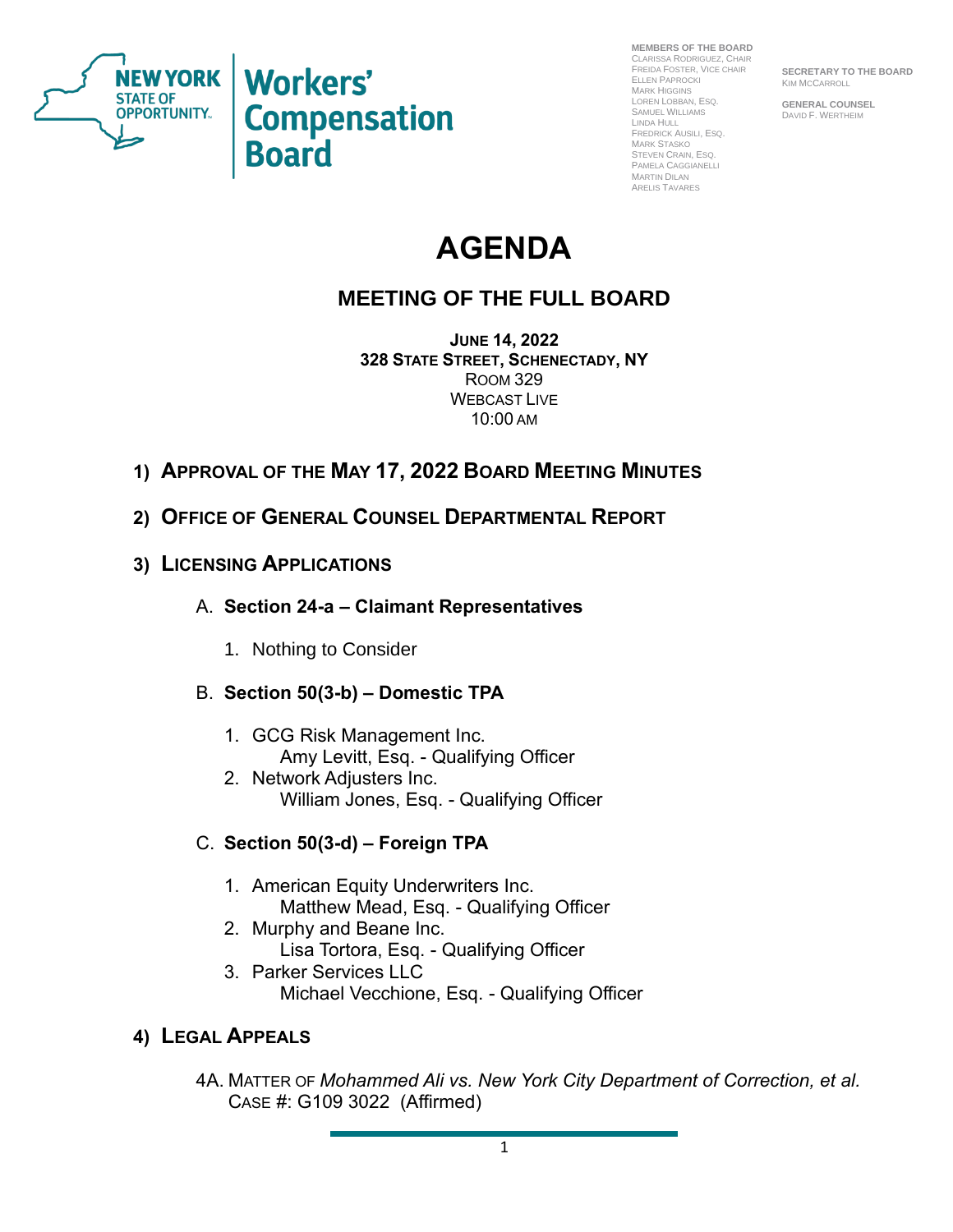- 4B. MATTER OF *Glenn Hedges vs. Scandia Realty Ltd., et al.* CASE #: G140 1216 (Affirmed)
- 4C. MATTER OF *Alex Ryan vs. City of Albany, et al.* CASE #: G199 9077 (Affirmed)
- 4D. MATTER OF *Jermaine White vs. Seg Maintenance Inc., et al.* CASE #: G247 1365 (Affirmed)
- 4E. MATTER OF *Christian Vasquez vs. Northstar Construction Group Services Inc., et al.* CASE #: G257 8632 (Affirmed)
- 4F. MATTER OF *Juan A. Bidot vs. Suffolk County Probation Department, et al.* CASE #: G233 2331 (Affirmed)
- 4G. MATTER OF *David Bonet vs. New York City Transit Authority* CASE #: G271 1659 (Affirmed)
- 4H. MATTER OF *Paula S. Cunningham vs. Department of Education, et al.* CASE #: G258 0570, G247 8934 & G258 2505 (Affirmed)
- 4I. MATTER OF *Bernadette Davenport vs. District Attorney of Richmond County, et al.* CASE #: G102 1744 (Affirmed)
- 4J. MATTER OF *Howard Alphonso Fuller vs. Albert Jackson, doing business as A. J. Construction Co., et al.* CASE #: 0064 0437 (Affirmed)
- 4K. MATTER OF *Thomas Hogan vs. CBS Television Stations, a Division of CBS Corporation* CASE #: xxx-xx-8177 (Affirmed)
- 4L. MATTER OF *Edward Hopeck vs. Al Tech Specialty Steel Corp., Care of Laverack & Haines, et al.* CASE #: 5850 0230 (Affirmed)
- 4M. MATTER OF *Christine Kelly, [Kevin Kelly (dec'd)] vs. Consolidated Edison Company of New York, et al.* CASE #: G139 5521 (Affirmed)
- 4N. MATTER OF *Alan Richburg vs. Samaritan Daytop Village, et al.* CASE #: G281 2826 (Dismissed)
- 4O. MATTER OF *Stacy Seymour vs. American Stock Transfer & Trust Company, et al.* CASE #: G225 8314 (Affirmed)